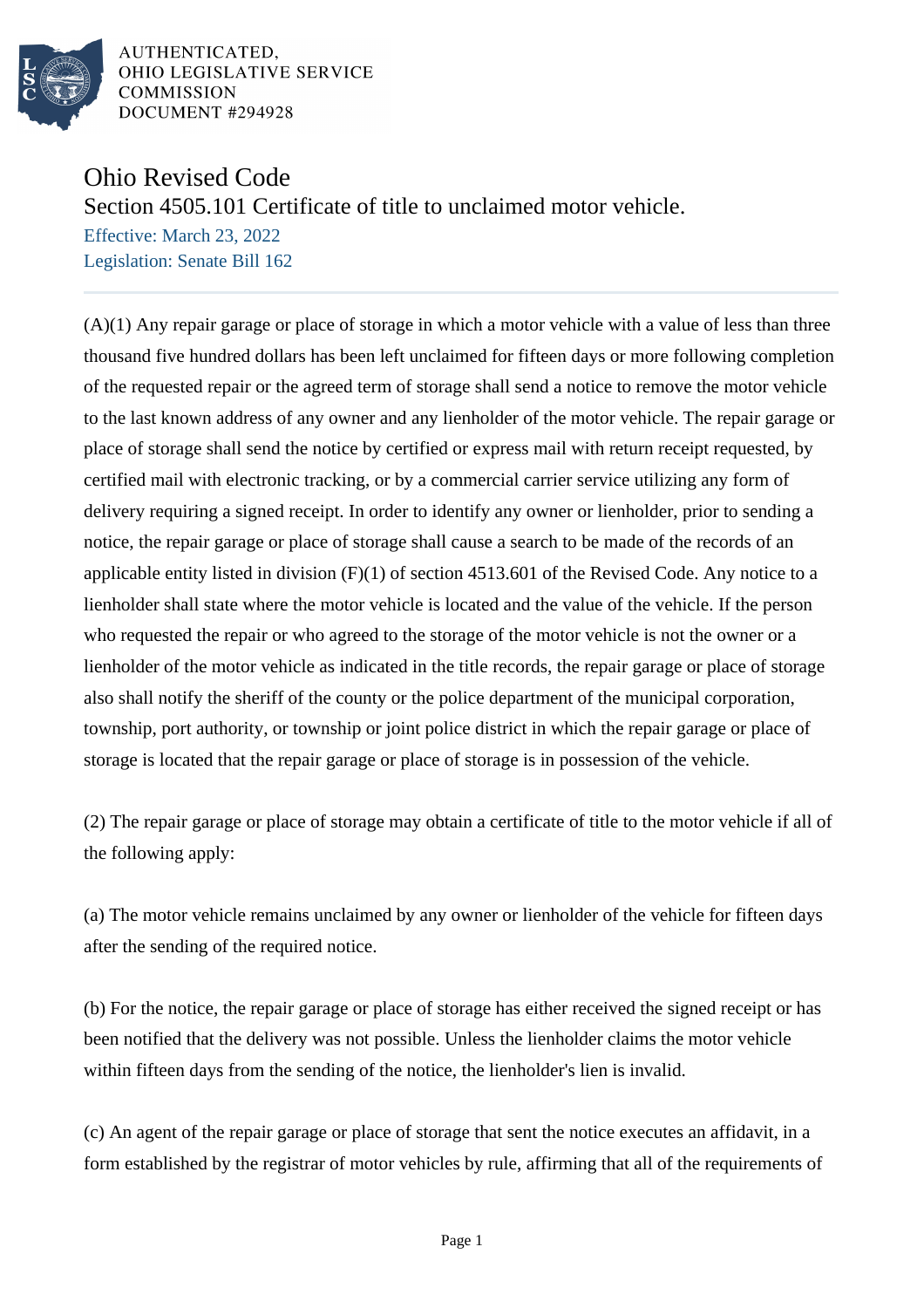

## AUTHENTICATED. OHIO LEGISLATIVE SERVICE **COMMISSION** DOCUMENT #294928

this section necessary to authorize the issuance of a certificate of title for the motor vehicle have been met. The affidavit shall set forth an itemized statement of the value of the motor vehicle; the length of time that the motor vehicle has remained unclaimed; that a notice to remove the vehicle has been sent to any titled owner or lienholder in a manner authorized by division (A)(1) of this section; and that a search of title records has been made in accordance with division (A)(1) of this section.

(B) A towing service or storage facility that is in possession of a vehicle may obtain a certificate of title to the vehicle as provided in division (C) of this section if all of the following apply:

(1) The vehicle was towed under division (B) of section 4513.601 of the Revised Code.

(2) The vehicle has a value of less than three thousand five hundred dollars.

(3) The vehicle has been left unclaimed for sixty days after the date the earliest notice required by division (F) of section 4513.601 of the Revised Code is received, as evidenced by a receipt signed by any person, or the towing service or storage facility has been notified that the delivery was not possible.

(4) An agent of the towing service or storage facility executes an affidavit, in a form established by the registrar of motor vehicles by rule, affirming that all of the requirements of this section necessary to authorize the issuance of a certificate of title for the motor vehicle have been met. The affidavit shall set forth an itemized statement of the value of the motor vehicle; that notices to remove the vehicle have been sent to the owner and any lienholder as required under division (F) of section 4513.601 of the Revised Code; the length of time that the motor vehicle has remained unclaimed after the date the earliest notice required under division (F) of section 4513.601 of the Revised Code was received or the towing service or storage facility was notified that delivery was not possible; and that a search of the records of the applicable entity has been made for outstanding liens on the motor vehicle.

(C)(1) The clerk of courts shall issue a certificate of title, free and clear of all liens and encumbrances as follows:

(a) To a repair garage or place of storage that presents an affidavit that complies with all of the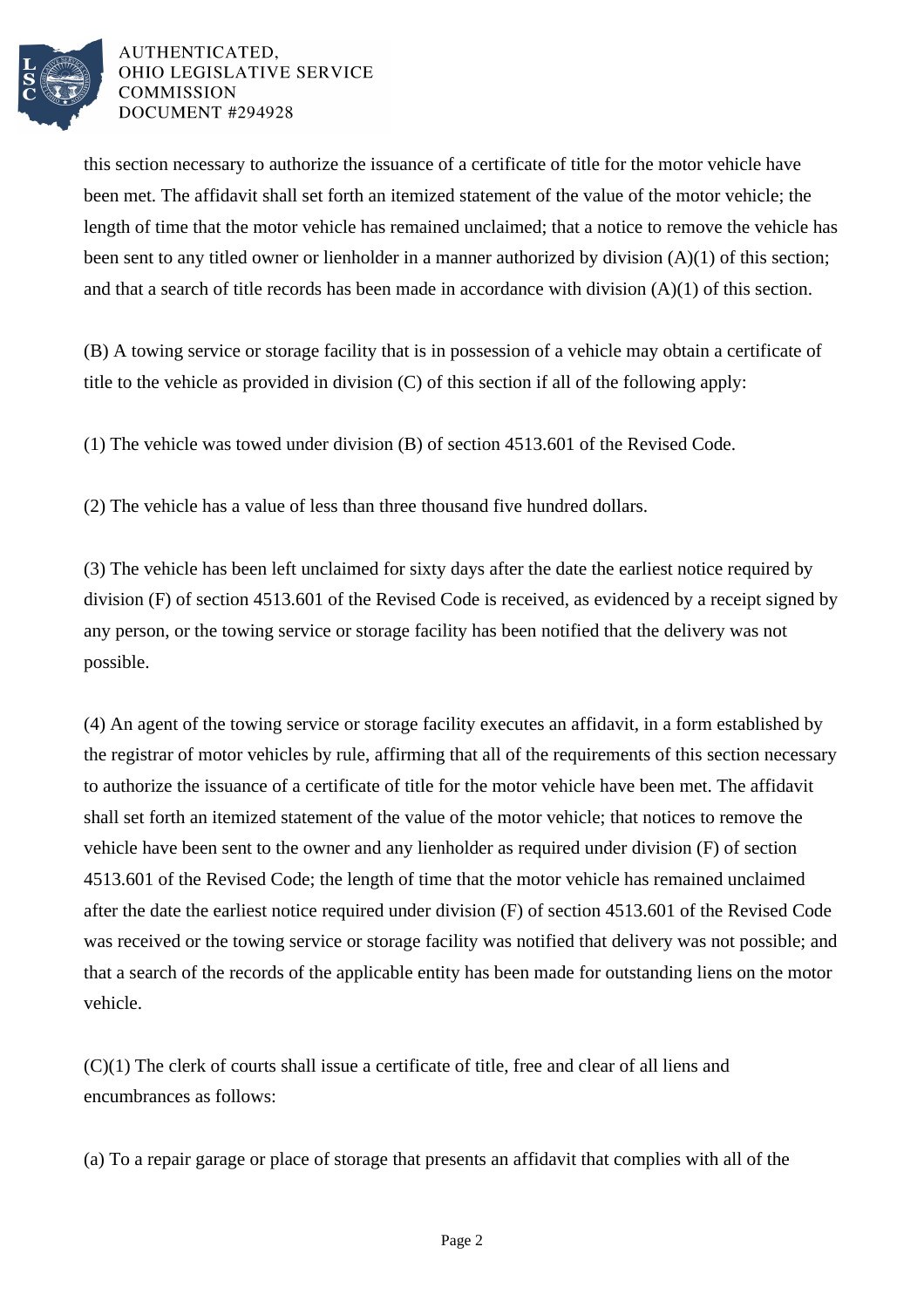

AUTHENTICATED. OHIO LEGISLATIVE SERVICE **COMMISSION** DOCUMENT #294928

requirements of division (A) of this section;

(b) To a towing service or storage facility that presents an affidavit in compliance with division (B) of this section.

(2) A repair garage or place of storage may use the process established under division (A) of this section in order to take title to a motor vehicle even if the person who requested the repair or who agreed to the storage of the motor vehicle is not the owner or a lienholder of the motor vehicle as indicated in the title records.

(3) Upon receipt of the certificate of title, a repair garage or place of storage, or a towing service or storage facility, shall pay to the clerk of courts the value of the motor vehicle minus both of the following:

(a) If the motor vehicle was towed by the party seeking title to the motor vehicle under this section, a towing fee;

(b) Storage fees for the period of time the vehicle was stored without payment.

The clerk of courts shall deposit any money received under this section into the county general fund.

(D) Whoever violates this section shall be fined not more than two hundred dollars, imprisoned not more than ninety days, or both.

(E) As used in this section:

(1) "Repair garage or place of storage" means any business with which a person entered into an agreement for the repair of a motor vehicle or any business with which a person entered into an agreement for the storage of a motor vehicle.

(2) "Towing service or storage facility" means any for-hire motor carrier that removes a motor vehicle under the authority of section 4513.601 of the Revised Code and any place to which such a for-hire motor carrier delivers a motor vehicle towed under that section.